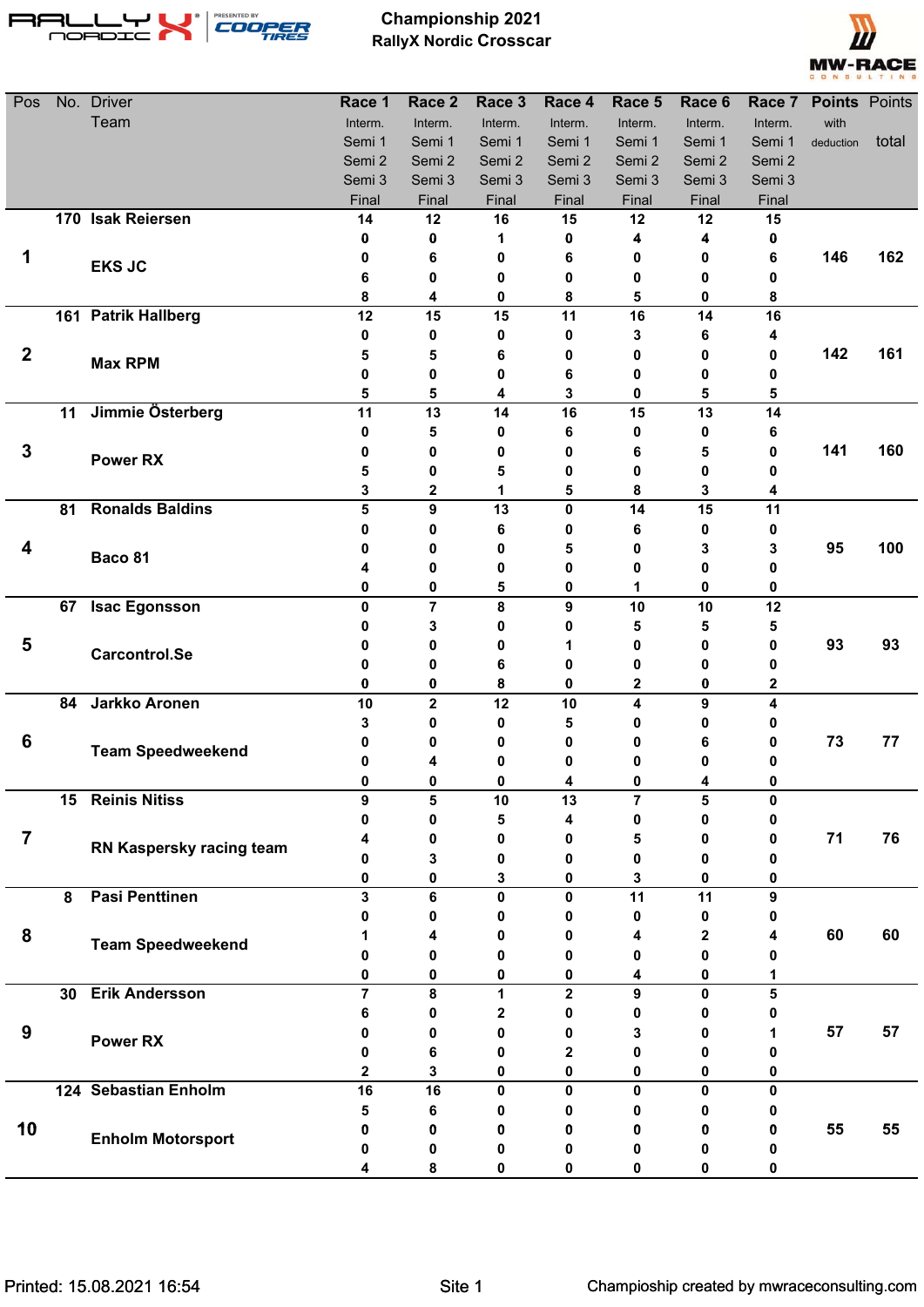



| Pos |                 | No. Driver                     | Race 1       | Race <sub>2</sub> | Race 3  | Race 4         | Race 5       | Race 6  | Race 7         | <b>Points</b> Points |       |
|-----|-----------------|--------------------------------|--------------|-------------------|---------|----------------|--------------|---------|----------------|----------------------|-------|
|     |                 | Team                           | Interm.      | Interm.           | Interm. | Interm.        | Interm.      | Interm. | Interm.        | with                 |       |
|     |                 |                                | Semi 1       | Semi 1            | Semi 1  | Semi 1         | Semi 1       | Semi 1  | Semi 1         | deduction            | total |
|     |                 |                                | Semi 2       | Semi 2            | Semi 2  | Semi 2         | Semi 2       | Semi 2  | Semi 2         |                      |       |
|     |                 |                                | Semi 3       | Semi 3            | Semi 3  | Semi 3         | Semi 3       | Semi 3  | Semi 3         |                      |       |
|     |                 |                                | Final        | Final             | Final   | Final          | Final        | Final   | Final          |                      |       |
|     | 80              | <b>Tomi Rakkolainen</b>        | $\mathbf{2}$ | 0                 | 5       | 5              | 8            | 7       | 0              |                      |       |
|     |                 |                                | 0            | 0                 | 0       | 0              |              | 0       | 0              |                      |       |
| 11  |                 | <b>Team Speedweekend</b>       | 0            | 0                 | 0       | 0              | 0            | 4       | 0              | 52                   | 52    |
|     |                 |                                | 3            | 0                 | 2       | 5              | 0            | 0       | 0              |                      |       |
|     | $\mathbf{2}$    | <b>Timo Laapotti</b>           | 0<br>8       | 0<br>11           | 0<br>7  | 2<br>4         | 0<br>5       | 8<br>6  | 0<br>0         |                      |       |
|     |                 |                                | Ω            | 0                 |         | 3              | 0            | 0       |                |                      |       |
| 12  |                 |                                | n            | 0                 | 0       | 0              |              | 0       | 0              | 50                   | 56    |
|     |                 | <b>Team Speedweekend</b>       |              | 5                 | 0       | 0              | 0            | 0       | 0              |                      |       |
|     |                 |                                | 0            | 1                 | 0       | 0              | 0            | 0       | 0              |                      |       |
|     | 1               | <b>Tommie Svärd</b>            | $\mathbf{0}$ | 0                 | 9       | 8              | $\mathbf 0$  | 0       | 13             |                      |       |
|     |                 |                                | o            | 0                 | 0       | 0              | 0            | 0       | 0              |                      |       |
| 13  |                 |                                | O            | 0                 | 5       | 0              | 0            | 0       | 5              | 48                   | 48    |
|     |                 | <b>Tommie Svärd Motorsport</b> | Ω            | 0                 | 0       | 3              | 0            | 0       | 0              |                      |       |
|     |                 |                                | 0            | 0                 | 2       | 0              | 0            | 0       | 3              |                      |       |
|     | 10 <sub>1</sub> | <b>Per Goodison</b>            | 13           | 1                 | 0       | 0              | $\pmb{0}$    | 0       | 10             |                      |       |
|     |                 |                                | 4            | 2                 | 0       | 0              | 0            | 0       | 3              |                      |       |
| 14  |                 |                                | 0            | 0                 | 4       | 0              | 0            | 0       | 0              | 37                   | 37    |
|     |                 |                                | 0            | 0                 | 0       | 0              | 0            | 0       | 0              |                      |       |
|     |                 |                                | 0            | 0                 | 0       | 0              | 0            | 0       | 0              |                      |       |
|     |                 | 125 Sindre Trøyterud           | $\mathbf 0$  | 0                 | 4       | 14             | $\mathbf 0$  | 0       | 8              |                      |       |
|     |                 |                                | 0            | 0                 | 3       | 0              | 0            | 0       | 0              |                      |       |
| 15  |                 | <b>Trøyterud Motorsport</b>    | 0            | 0                 | o       | 0              | 0            | 0       | 0              | 33                   | 33    |
|     |                 |                                | 0            | 0                 | 0       | 4              | 0            | 0       | п              |                      |       |
|     |                 |                                | 0            | 0                 | 0       | 0              | $\bf{0}$     | 0       | 0              |                      |       |
|     | 65              | Jami Kalliomäki                | 0            | 0                 | 0       | 0              | 13           | 16      | 0              |                      |       |
|     |                 |                                | 0            | 0                 | Ω       | 0              | 0            | 2       | 0              |                      |       |
| 16  |                 | <b>SET Promotion</b>           | 0            | 0                 | Ω       | 0              | $\mathbf{2}$ | 0       | 0              | 33                   | 33    |
|     |                 |                                | 0            | 0                 | Ω       | 0              | 0            | 0       | 0              |                      |       |
|     |                 |                                | 0            | 0                 | Λ       |                | 0            | 0       | U              |                      |       |
|     | 26              | <b>David Méat</b>              | 0            | 0                 | 11      | 12             | $\mathbf{0}$ | 0       | 0              |                      |       |
|     |                 |                                | 0            | 0                 | 0       | 0              | 0            | 0       | 0              |                      |       |
| 17  |                 | PLANET KARTCROSS FRANCE        | 0            | 0                 | 0       | 4              | 0            | 0       | 0              | 31                   | 31    |
|     |                 |                                | 0            | 0                 | 4       | 0              | 0            | 0       | 0              |                      |       |
|     |                 |                                | 0            | 0                 | 0       | 0              | 0            | 0       | 0              |                      |       |
|     |                 | 183 Oskar Andersson            | 6            | 10                | 0       | $\overline{7}$ | $\mathbf 0$  | 0       | 0              |                      |       |
| 18  |                 |                                | 0<br>2       | 4<br>0            | 0<br>0  | 2<br>0         | 0<br>0       | 0<br>0  | 0<br>0         | 31                   | 31    |
|     |                 | <b>Enlunds Motorsport</b>      | 0            | 0                 | 0       | 0              | 0            | 0       | 0              |                      |       |
|     |                 |                                | 0            | 0                 | 0       | 0              | 0            | 0       | 0              |                      |       |
|     | 5               | <b>Riku Huuhka</b>             | 0            | 0                 | 0       | 0              | 6            | 8       | $\overline{7}$ |                      |       |
|     |                 |                                | 0            | 0                 | 0       | 0              | 2            | 3       | 0              |                      |       |
| 19  |                 |                                | 0            | 0                 | 0       | 0              | 0            | 0       | 2              | 30                   | 30    |
|     |                 | <b>Team Speedweekend</b>       | 0            | 0                 | 1       | 1              | 0            | 0       | 0              |                      |       |
|     |                 |                                | 0            | 0                 | 0       | 0              | 0            | 0       | 0              |                      |       |
|     |                 | 996 Nicklas Lucas Jensen       | 15           | 4                 | 0       | 0              | $\mathbf{0}$ | 0       | 0              |                      |       |
|     |                 |                                | 0            | 1                 | 0       | 0              | 0            | 0       | 0              |                      |       |
| 20  |                 |                                | 6            | 0                 | 0       | 0              | 0            | 0       | 0              | 26                   | 26    |
|     |                 | <b>Lucas Motorsport</b>        | Ω            | 0                 | 0       | 0              | 0            | 0       | 0              |                      |       |
|     |                 |                                | 0            | 0                 | 0       | 0              | 0            | 0       | 0              |                      |       |
|     |                 |                                |              |                   |         |                |              |         |                |                      |       |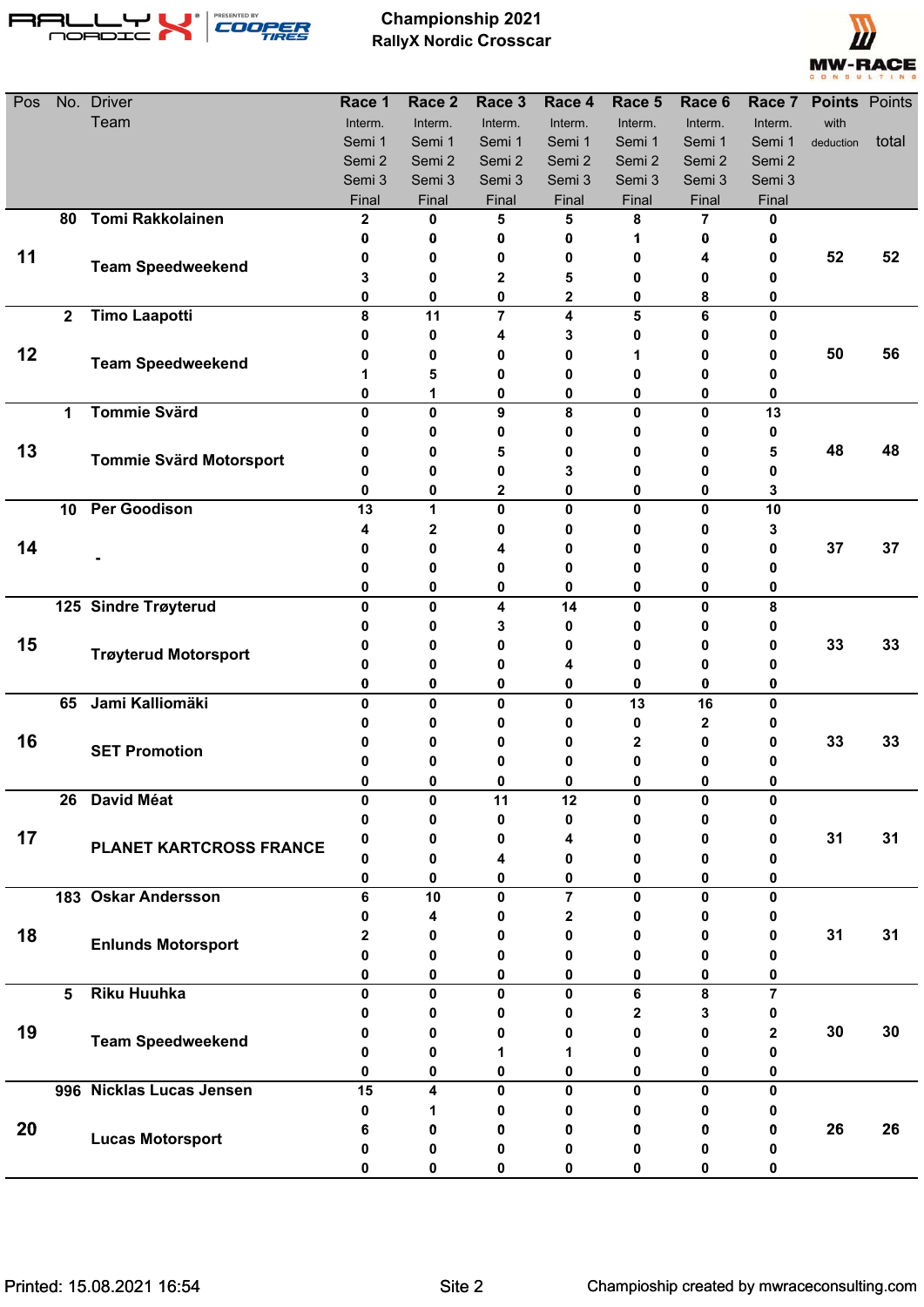



| Pos |    | No. Driver                      | Race 1  | Race <sub>2</sub> | Race 3      | Race 4       | Race 5      | Race 6       | Race 7       | <b>Points</b> Points |             |
|-----|----|---------------------------------|---------|-------------------|-------------|--------------|-------------|--------------|--------------|----------------------|-------------|
|     |    | Team                            | Interm. | Interm.           | Interm.     | Interm.      | Interm.     | Interm.      | Interm.      | with                 |             |
|     |    |                                 | Semi 1  | Semi 1            | Semi 1      | Semi 1       | Semi 1      | Semi 1       | Semi 1       | deduction            | total       |
|     |    |                                 | Semi 2  | Semi 2            | Semi 2      | Semi 2       | Semi 2      | Semi 2       | Semi 2       |                      |             |
|     |    |                                 | Semi 3  | Semi 3            | Semi 3      | Semi 3       | Semi 3      | Semi 3       | Semi 3       |                      |             |
|     |    |                                 | Final   | Final             | Final       | Final        | Final       | Final        | Final        |                      |             |
|     |    | 189 Algot Hammarqvist           | 1       | 14                | 0           | 0            | 0           | 0            | 0            |                      |             |
|     |    |                                 | 1       | 0                 | 0           | 0            | 0           | 0            | 0            |                      |             |
| 21  |    | <b>A.Hammarqvist Motorsport</b> | 0       | 0                 | 0           | 0            | 0           | 0            | 0            | 18                   | 18          |
|     |    |                                 | 0       | 2                 | 0           | 0            | 0           | 0            | 0            |                      |             |
|     |    |                                 | 0       | 0                 | 0           | 0            | 0           | 0            | 0            |                      |             |
|     |    | 190 Hampus Rådström             | 0<br>0  | 0<br>0            | 3<br>0      | 6            | 0<br>0      | 0<br>0       | $\mathbf{0}$ |                      |             |
| 22  |    |                                 | 0       | 0                 | 2           | 0<br>2       | 0           | 0            | 0<br>0       | 13                   | 13          |
|     |    |                                 | 0       | 0                 | 0           | 0            | 0           | 0            | 0            |                      |             |
|     |    |                                 | 0       | 0                 | 0           | 0            | 0           | 0            | 0            |                      |             |
|     |    | 993 Tobias Daarbak              | 4       | 3                 | 0           | 0            | 0           | $\mathbf{0}$ | $\mathbf{0}$ |                      |             |
|     |    |                                 | 2       | 0                 | 0           | 0            | 0           | 0            | 0            |                      |             |
| 23  |    |                                 | 0       | 3                 | 0           | 0            | 0           | 0            | 0            | 12                   | 12          |
|     |    | <b>Daarbak Motorsport</b>       | 0       | 0                 | 0           | 0            | 0           | 0            | o            |                      |             |
|     |    |                                 | 0       | 0                 | 0           | 0            | 0           | 0            | 0            |                      |             |
|     | 85 | <b>Petter Hane</b>              | 0       | 0                 | 6           | $\mathbf 0$  | $\mathbf 0$ | $\mathbf{0}$ | $\mathbf{0}$ |                      |             |
|     |    |                                 | 0       | 0                 | 0           | 0            | 0           | 0            | 0            |                      |             |
| 24  |    | <b>CarControl</b>               | 0       | 0                 | 3           | 0            | 0           | 0            | 0            | 11                   | 11          |
|     |    |                                 | 2       | 0                 | 0           | 0            | 0           | 0            | 0            |                      |             |
|     |    |                                 | 0       | 0                 | 0           | 0            | 0           | 0            | 0            |                      |             |
|     | 43 | <b>DAMIEN CREPEAU</b>           | 0       | 0                 | $\mathbf 2$ | 3            | 0           | 0            | 0            |                      |             |
|     |    |                                 | 0       | 0                 | 0           | 0            | 0           | 0            | 0            |                      |             |
| 25  |    | <b>PLANET KART CROSS</b>        | 0       | 0                 | 0           | 3            | 0           | 0            | 0            | 11                   | 11          |
|     |    |                                 | 0       | 0                 | 3           | 0            | 0           | 0            | п            |                      |             |
|     |    |                                 | 0       | $\bf{0}$          | 0           | 0            | 0           | 0            | 0            |                      |             |
|     | 88 | <b>André Bendixen</b>           | 0       | 0                 | 0           | 1            | 0           | 0            | 6            |                      |             |
| 26  |    |                                 | 0<br>0  | 0<br>0            | 0<br>0      | 1<br>0       | 0<br>0      | 0<br>0       | 2<br>0       | 10                   | 10          |
|     |    | <b>Bendixen Motorsport</b>      | 0       | 0                 | 0           | 0            | 0           | 0            | 0            |                      |             |
|     |    |                                 | U       | U                 | U           |              | 0           | $\bf{0}$     | n.           |                      |             |
|     |    | 77 Timmy Sakariassen            | 0       | 0                 | 0           | 0            | 0           | 0            | 3            |                      |             |
|     |    |                                 | 0       | 0                 | 0           | 0            | 0           | 0            | 0            |                      |             |
| 27  |    |                                 | 0       | 0                 | 0           | 0            | 0           | 0            | 0            | 3                    | 3           |
|     |    | <b>Team Sakariassen</b>         | 0       | 0                 | 0           | 0            | 0           | 0            | 0            |                      |             |
|     |    |                                 | 0       | 0                 | 0           | 0            | 0           | 0            | 0            |                      |             |
|     |    | 946 Peter Olesen                | 0       | 0                 | 0           | 0            | 0           | 0            | 0            |                      |             |
|     |    |                                 | 0       | 0                 | 0           | 0            | 0           | 0            | 0            |                      |             |
| 28  |    | <b>Team Rømer Motorsport</b>    | 3       | 0                 |             | 0            | 0           | 0            | 0            | 3                    | 3           |
|     |    |                                 | O       | 0                 | 0           | 0            | 0           | 0            |              |                      |             |
|     |    |                                 | 0       | 0                 | 0           | 0            | 0           | 0            | 0            |                      |             |
|     |    | 908 Noah Jørgensen              | 0       | $\mathbf{0}$      | 0           | $\mathbf{0}$ | 0           | $\mathbf{0}$ | 0            |                      |             |
|     |    |                                 | 0       | 0                 | o           | 0            | 0           | 0            | 0            |                      |             |
| 29  |    | <b>Kokkens Motorsport</b>       | 0       | 2                 |             | 0            | 0           | 0            | 0            | $\mathbf 2$          | $\mathbf 2$ |
|     |    |                                 | O       | 0                 | 0           | 0            | 0           | 0            | 0            |                      |             |
|     |    |                                 | 0       | 0                 | 0           | 0            | 0           | 0            | 0            |                      |             |
|     |    | 921 Lasse Storgaard             | 0       | 0                 | 0           | 0            | 0           | 0            | 0            |                      |             |
| 30  |    |                                 | 0<br>o  | 0<br>0            | 0           | 0            | 0           | 0<br>0       | 0<br>0       | 1                    | 1           |
|     |    | <b>Storgaard Motorsport</b>     |         | 1                 | 0<br>o      | 0<br>0       | 0<br>o      | 0            | 0            |                      |             |
|     |    |                                 | 0       | 0                 | 0           |              | 0           | 0            | 0            |                      |             |
|     |    |                                 |         |                   |             | 0            |             |              |              |                      |             |